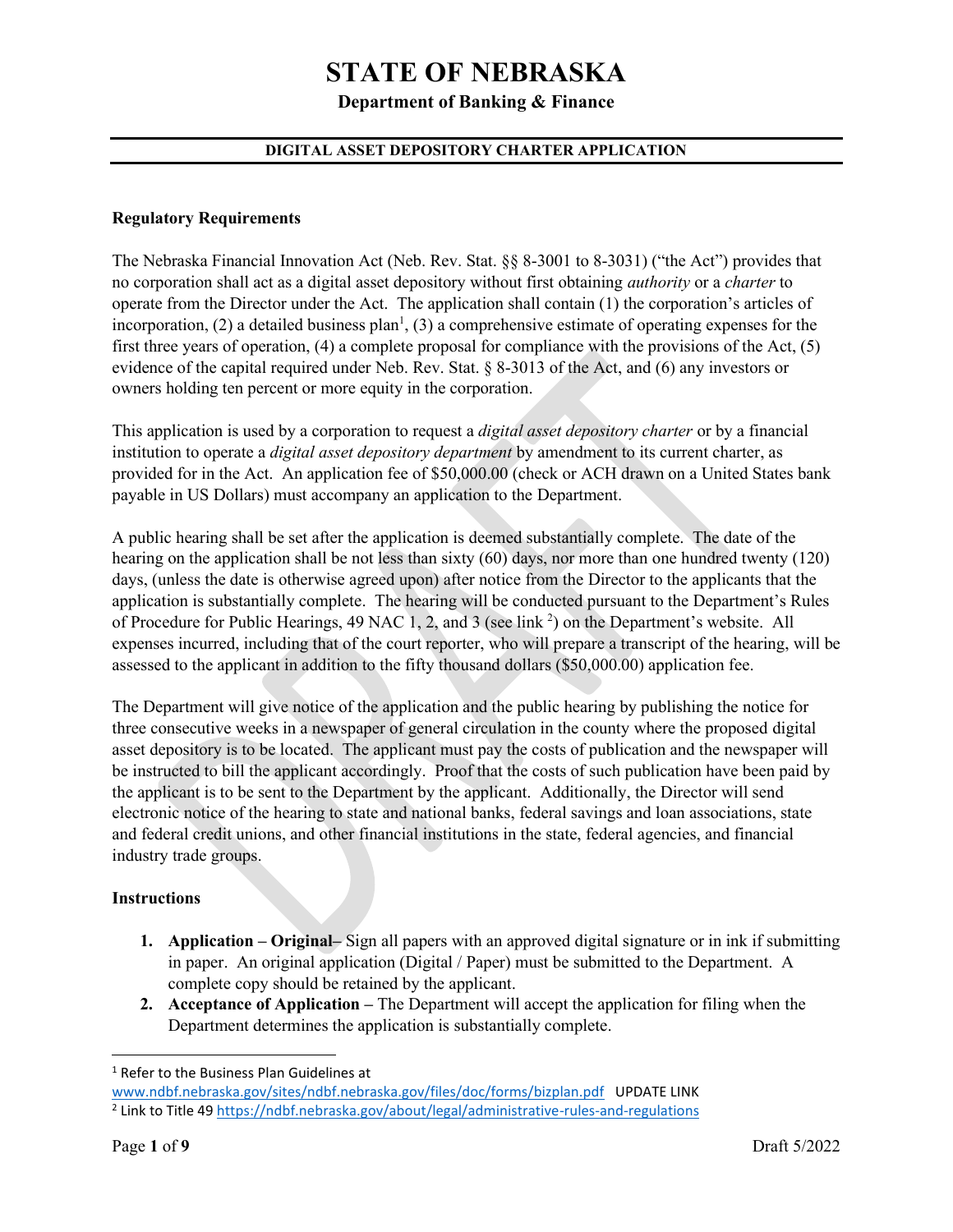### **Department of Banking & Finance**

## **DIGITAL ASSET DEPOSITORY CHARTER APPLICATION**

- **3. Articles of Incorporation –** Provide a copy of the Articles of Incorporation. If applicant is establishing a digital asset depository department, provide a copy of the draft of the Amendment(s) to the Institution's Articles of Incorporation.
- **4. Additional Information and Forms –** The application requires the submission of biographical and financial information from principal shareholders (10% and greater), directors, and officers on forms provided by the Department. The Department requires use of the Biographical and Financial Report, attached, by the parties described in this paragraph. *(Link to be finalized)*

The applicant is responsible for presenting and documenting information sufficient to process the application. All questions must be answered with complete and accurate information. If the answer is "none," "not applicable," or "unknown," so state and explain.

Schedules or inserts may be attached to this application whenever the space provided is insufficient. Such attached schedules or inserts are considered part of this application and are to be on (or formatted to fit) 8.5" x 11" paper, in portrait mode. Text shall be aligned to the left side and not justified. Margins shall be set to 1.5 inches on all sides, and lines shall be spaced at 1.15 or 1.2. Extra line spacing is allowed before headings and between paragraphs. Footnotes are not permitted. Preferred fonts shall be Century or Century Schoolbook. Other allowed fonts are Times New Roman, Baskerville Old Face, Book Antigua, or Palatino, and shall be set no less than 12 nor more than 13 point. Type shall not be underlined, but may be italicized or boldfaced for emphasis.

The informational questions in the application are not intended to limit the applicant's presentation. The applicant may provide any additional information deemed appropriate to provide a complete understanding of the proposal. The Department may request additional necessary information.

If any information initially furnished in the application changes materially during the processing of the application, such changes should be communicated promptly to the Department.

Requests for clarification as to what information is necessary to complete this application should be directed to DOB.DigitalAssets@nebraska.gov.

### **Confidentiality**

Under Nebraska law, an application for a digital asset depository charter or department requires a public hearing. A web link will be provided for public viewing. Any interested party who has filed a formal protest/objection may appear at the public hearing, make a statement, present evidence, examine exhibits, and examine witnesses in compliance with Department rules for hearing procedures. This application will be an exhibit introduced at the hearing and will be subject to examination in its entirety by all interested parties. Any person may review the application and appear at the hearing to make a statement on the record.

The Department considers an individual's financial statement filed as part of the application as confidential information and not subject to public examination. The home address, social security number, and date of birth of an individual(s) who submits a Biographical and Financial form will be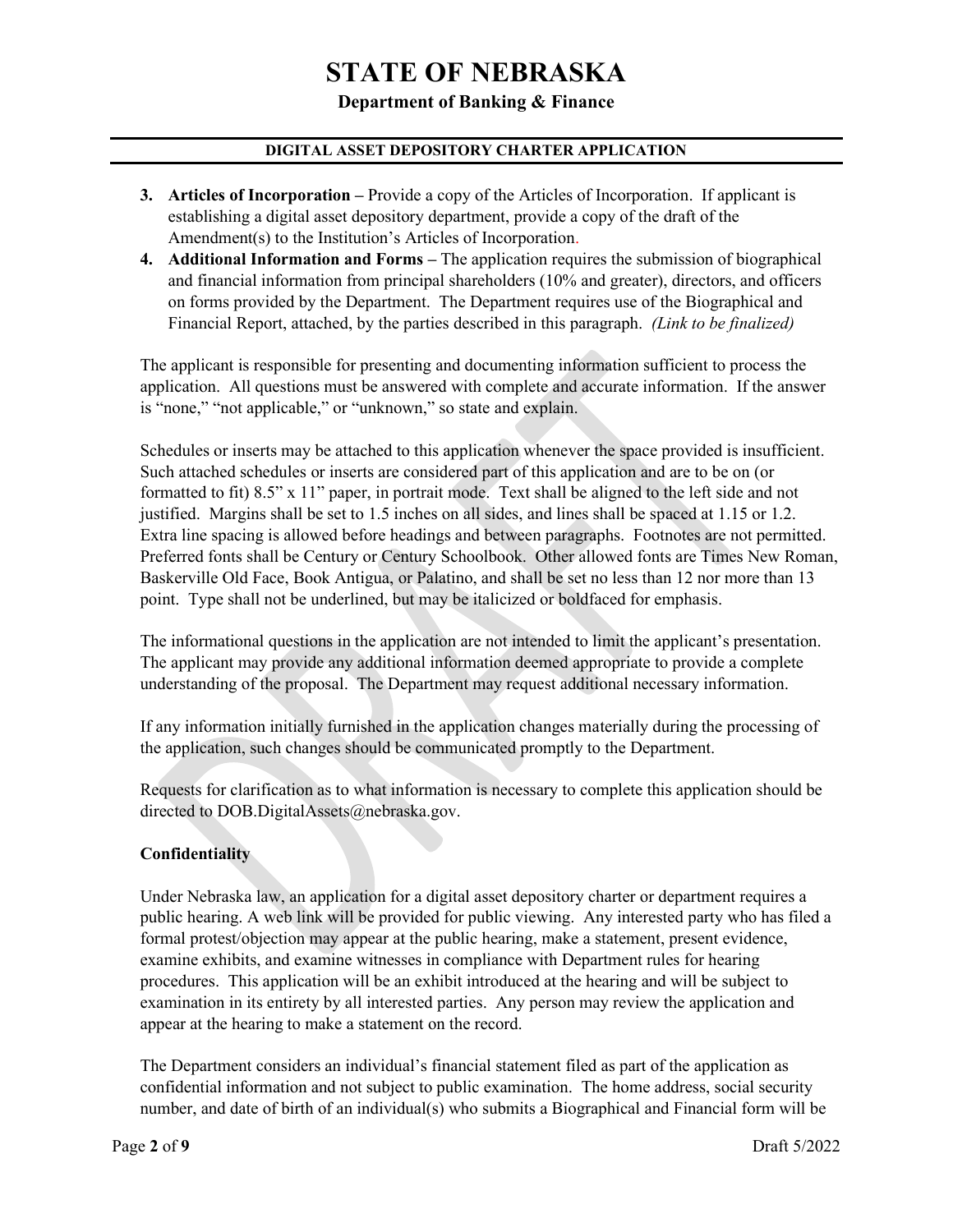**Department of Banking & Finance**

# **DIGITAL ASSET DEPOSITORY CHARTER APPLICATION**

redacted in the event there is a request from the public for information about the application. A redacted copy of the exhibit will be an exhibit at the hearing. A non-redacted exhibit will be presented as a sealed exhibit at the hearing. The Financial Report and statement of borrowings are considered confidential by the Department and are offered for its use only and are not considered part of this application for public distribution. However, the information discussed/provided in this paragraph may be released pursuant to a court order or subpoena.

### **Questions**

Applicants with questions should contact the Department at (402) 471-2171 or DOB.DigitalAssets@nebraska.gov.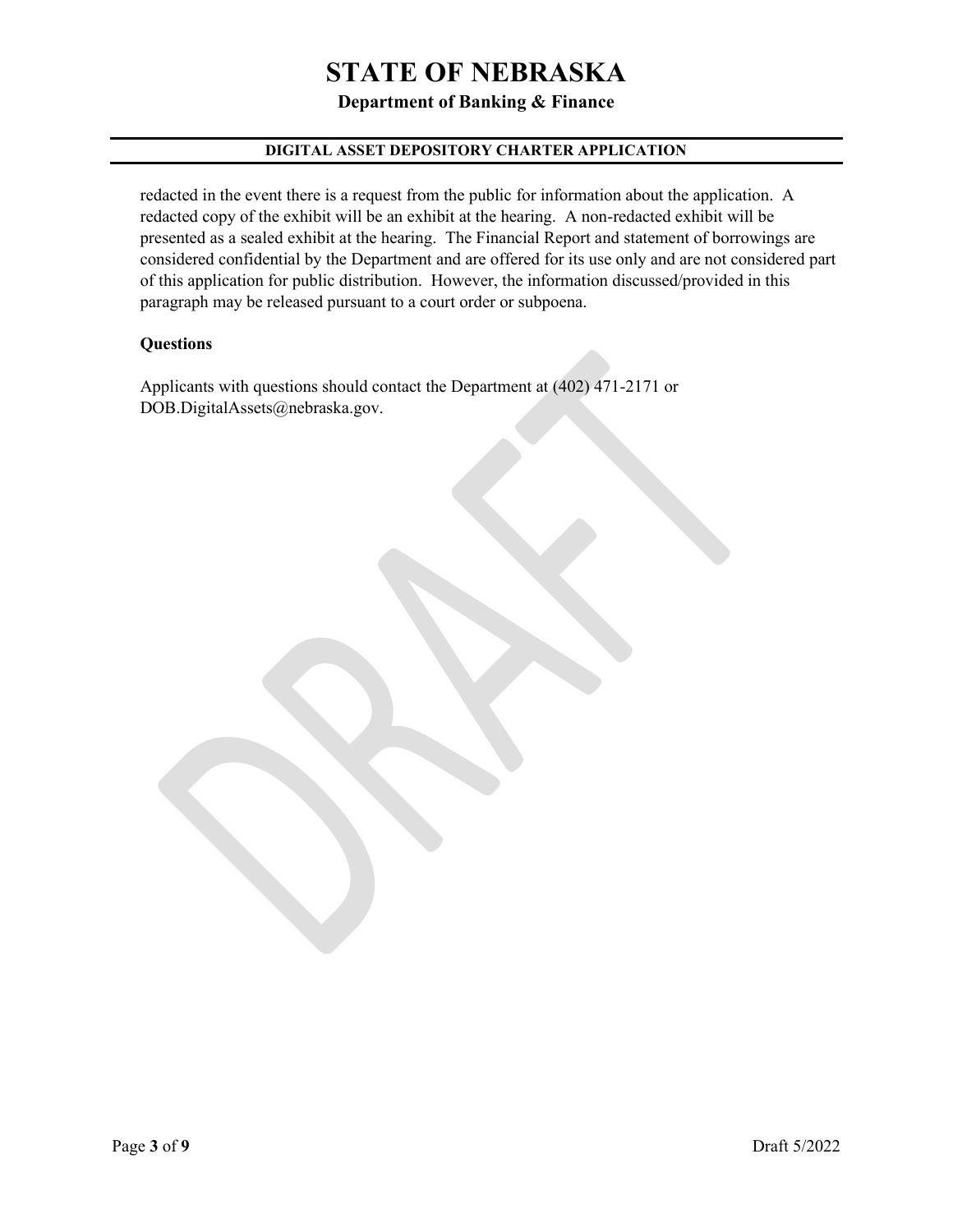# **Department of Banking & Finance**

# **DIGITAL ASSET DEPOSITORY CHARTER APPLICATION**

| Type of Application | $\Box$ Digital Asset Depository Institution |  |  |
|---------------------|---------------------------------------------|--|--|
|                     | $\Box$ Digital Asset Depository Department  |  |  |

### **APPLICANT INFORMATION:**

| Name:                          |       |        |                  |
|--------------------------------|-------|--------|------------------|
| Address:                       | City: |        | State: Zip Code: |
| Applicant Official to Contact: |       | Phone: |                  |
| Address:                       | City: |        | State: Zip Code: |
| Email Address:                 |       |        |                  |

#### **PROPOSED ACTIVITIES:**

☐Provide digital asset and cryptocurrency custody services

☐Issue stablecoins and related payment activities

☐Use independent node verification networks

☐DeFi (Decentralized Finance) direct or indirect activity

 $\Box$  Other (describe)

For Department use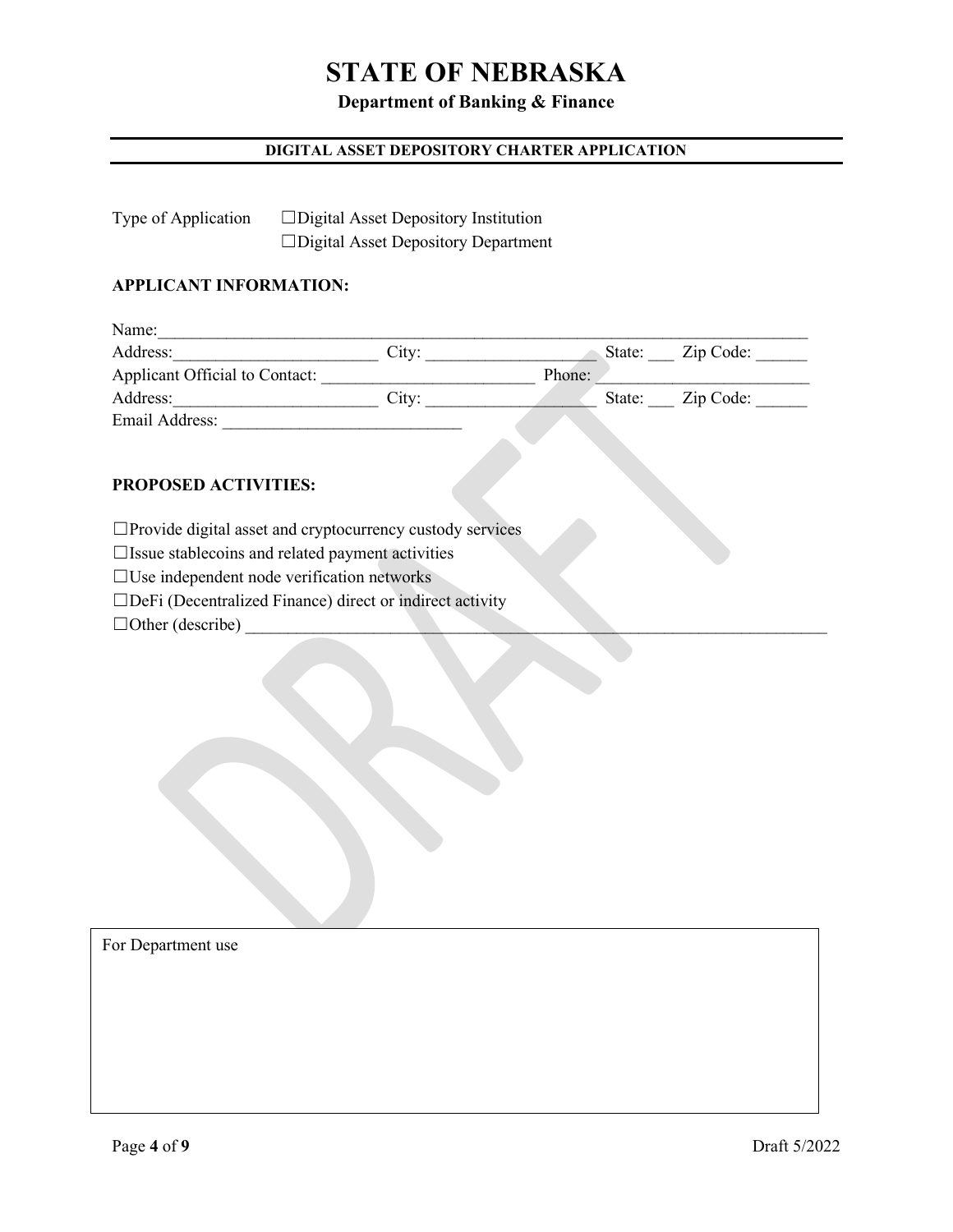**Department of Banking & Finance**

# **DIGITAL ASSET DEPOSITORY CHARTER APPLICATION**

In support of this application, the following statements, representations, and information are submitted to the Director of the Department for the purpose of receiving approval of this application.

#### **OWNERSHIP and MANAGEMENT:**

**WE, THE UNDERSIGNED, STOCKHOLDERS OF THIS CORPORATION, JOINTLY, AND SEVERALLY MAKE APPLICATION AND HEREBY CERTIFY,** that the statements contained herein are true to our best knowledge and belief, and that they are made for the purpose of inducing the Director of the Department of Banking and Finance to approve this application and grant or amend a charter to this company to transact the business of a digital asset depository in accordance with the laws of the State of Nebraska. 

| <b>Typed Name and Place of<br/>Residence</b> | Number of           | <b>Percent of Total</b> | <b>Signature</b> |
|----------------------------------------------|---------------------|-------------------------|------------------|
|                                              | <b>Shares Owned</b> | <b>Shares Owned</b>     |                  |
|                                              |                     |                         |                  |
|                                              |                     |                         |                  |
|                                              |                     |                         |                  |
|                                              |                     |                         |                  |
|                                              |                     |                         |                  |
|                                              |                     |                         |                  |
|                                              |                     |                         |                  |
|                                              |                     |                         |                  |
|                                              |                     |                         |                  |
|                                              |                     |                         |                  |

# **COPY THIS PAGE AS NEEDED**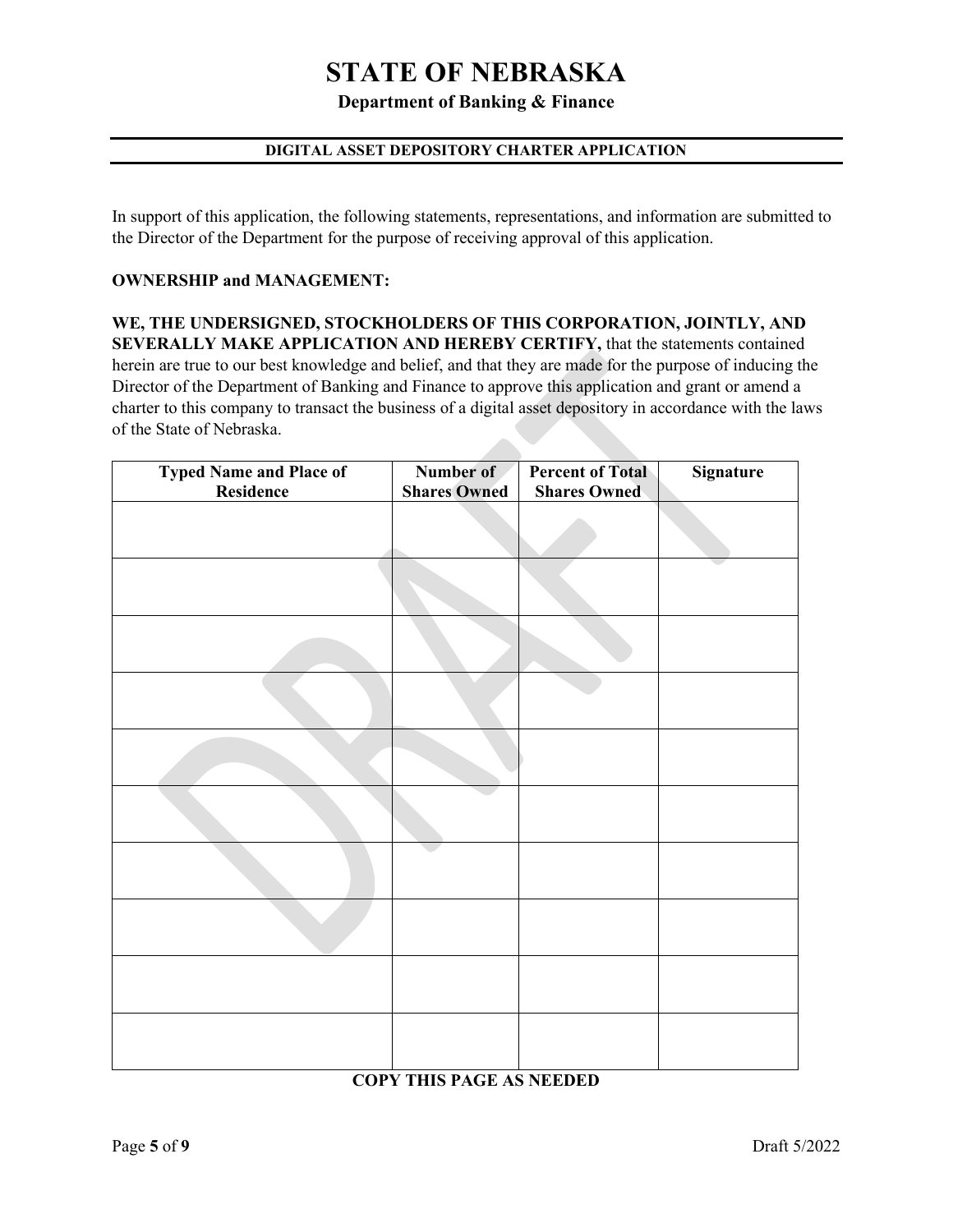## **Department of Banking & Finance**

### **DIGITAL ASSET DEPOSITORY CHARTER APPLICATION**

#### **OWNERSHIP and MANAGEMENT (Continued):**

- 1. For each shareholder owning ten (10) percent or more of the applicant corporation, provide a complete Biographical and Financial Report. *(Link to be finalized)*
- 2. Provide a list of board committees and members.
- *3.* Each Board Member is required to obtain approval from the Department prior to serving in the capacity as a board member. Approval of Board Members is included in this process which requires the Biographical and Financial Report included above as well as a criminal history review. If the Applicant is currently NOT a director of a Nebraska state-chartered bank or trust company, submit a copy of all Criminal History Reports for the Individual Applicant acquired through the appropriate state Criminal History Record repositories. A Criminal History Report must be acquired from each state in which the applicant has resided over the past ten years. When requesting a Criminal History Report from the Nebraska State Patrol, a signed release must be submitted to the Patrol. *(Link to be finalized)*
- 4. Describe any plans to provide ongoing director education or training.
- 5. Describe any potential conflicts of interest relating to incorporators, directors, and executive officers.
- 6. Describe any transaction, contract, professional fees, or any other type of business relationship involving the institution, the holding company, and its affiliates (if applicable), and any incorporator, director, executive officer, a shareholder owning or controlling 10 percent (10%) or more, and other insiders. Include professional services or goods for organizational expenses, bank premises and fixed asset transactions. (Not required to describe transactions between affiliates of the holding company that do not involve the institution.)
	- a. Describe whether the business relationship is made in the ordinary course of business and is made on substantially the same terms as those prevailing at the time for comparable transactions with non-insiders. Also state whether the transaction presents more than normal risks or other unfavorable terms.
	- b. Specify those incorporators that approved each transaction and whether the transaction was disclosed to proposed directors and prospective shareholders.
	- c. Provide all relevant documentation, including contracts, independent appraisals, market valuations, and comparisons.

### **OPERATIONS:**

- 1. Provide a summary describing the institution or department's proposed activities.
- 2. If applying for a digital asset department, describe how the department will be separate and apart from every other department of the financial institution as required by Neb. Rev. Stat. § 8-3014(4).
- 3. Describe any issues regarding the permissibility of the digital asset activities under Neb. Rev. Stat. §§ 8-3000 through 3031 and other applicable state and federal laws.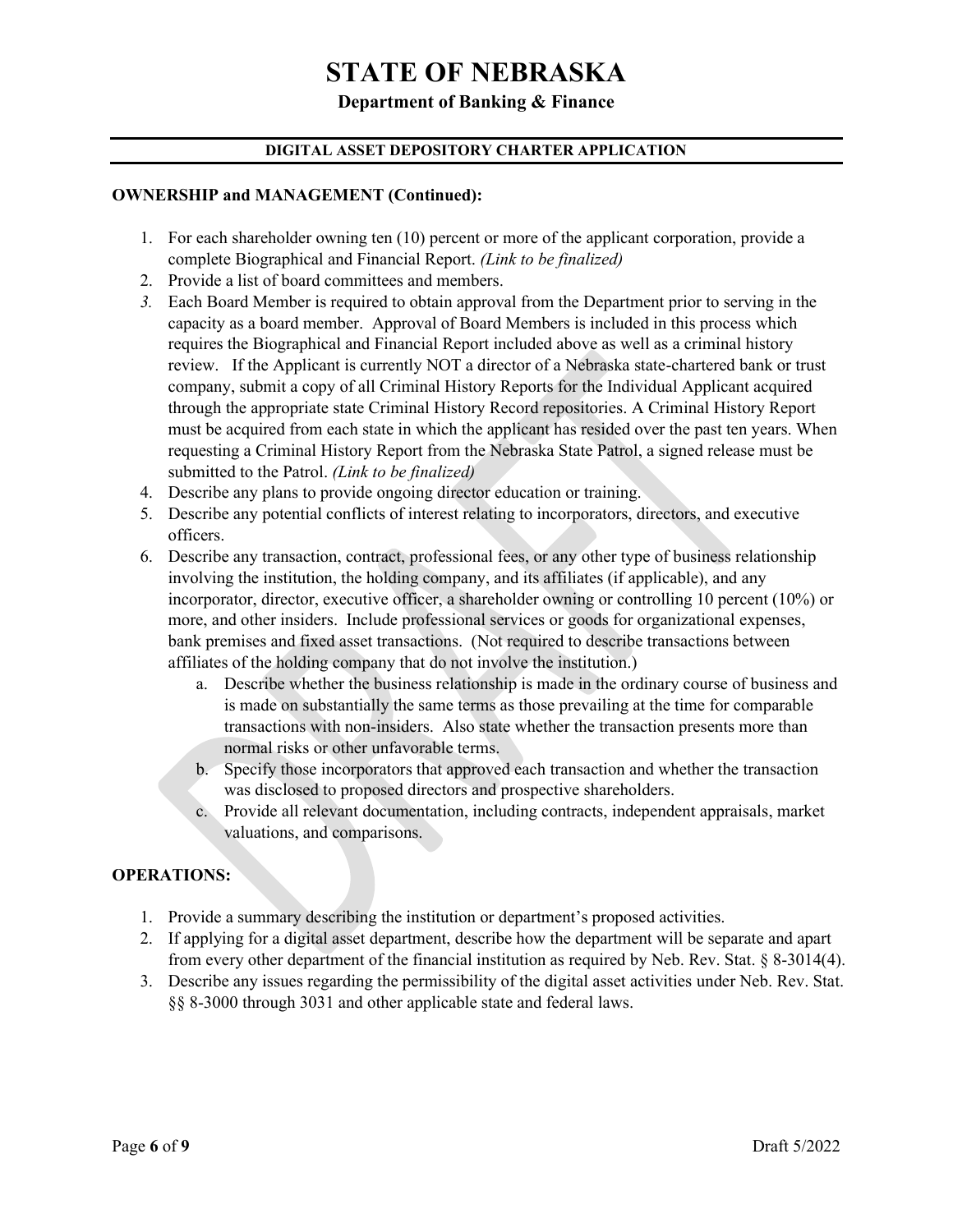**Department of Banking & Finance**

## **DIGITAL ASSET DEPOSITORY CHARTER APPLICATION**

- 4. Provide a copy of the articles of incorporation of the institution, or amendment to the articles of incorporation establishing the digital asset depository department. The articles should be subscribed to but not filed with the Nebraska Secretary of State. As required by Neb. Rev. Stat. § 8-3012, the articles shall include the following information:
	- a. The corporate name;
	- b. The object for which the corporation is organized;
	- c. The term of its existence, which may be perpetual;
	- d. The place in Nebraska where its main office shall be physically located and its operations conducted;
	- e. The amount of capital stock and the number of shares;
	- f. The name and residence of each shareholder subscribing to more than ten percent of the stock and the number of shares owned by that shareholder;
	- g. The number of directors and the names of those who shall manage the affairs of the corporation for the first year;
	- h. A statement that the articles of incorporation are made to enable the incorporators to avail themselves of the advantages of the laws of the state.
- 5. Provide a draft copy of the bylaws. Indicate how and when the bylaws will be adopted.
- 6. Provide letters of commitment or other evidence of paid in capital. Neb. Rev. Stat. § 8-3013 sets the minimum paid-up capital amount at \$10,000,000.00.
- 7. Provide a comprehensive estimate of the first three years of operating expenses for the charter or department along with evidence of a paid-up surplus account equal to or greater than the estimated operating expenses. (Neb. Rev. Stat. § 8-3013 (2))
- 8. Provide preliminary evidence that a surety bond is available to the proposed institution, or a statement that the institution will pledge assets consistent with Neb. Rev. Stat. § 8-3022 (2) and Neb. Rev. Stat. § 8-210.
- 9. List all other state, federal and foreign regulators that may have jurisdiction over the proposed digital asset depository, whether in whole or in part, relating to the proposed activities of the institution and provide the nature or extent of the jurisdiction. Describe all contacts with other regulators regarding the proposed institution as of the date of this application.

# **CAPITAL:**

- 1. For each class of stock, provide the number of authorized shares, the number of shares to be issued, par value, voting rights, convertibility features, liquidation rights, and the projected sales price per share. Indicate net proceeds to be allocated to common stock, paid-in surplus, and other capital segregations.
- 2. Describe any noncash contributions to capital, and provide supporting documents for assigned values, including an independent evaluation or appraisal.
- 3. Discuss the adequacy of the proposed capital structure relative to internal and external risks, planned operational and financial assumptions, including technology, branching, and projected organization and operating expenses. Present a thorough justification to support the proposed capital, including incidental services that will be provided by the institution. Describe any plans for the payment of dividends.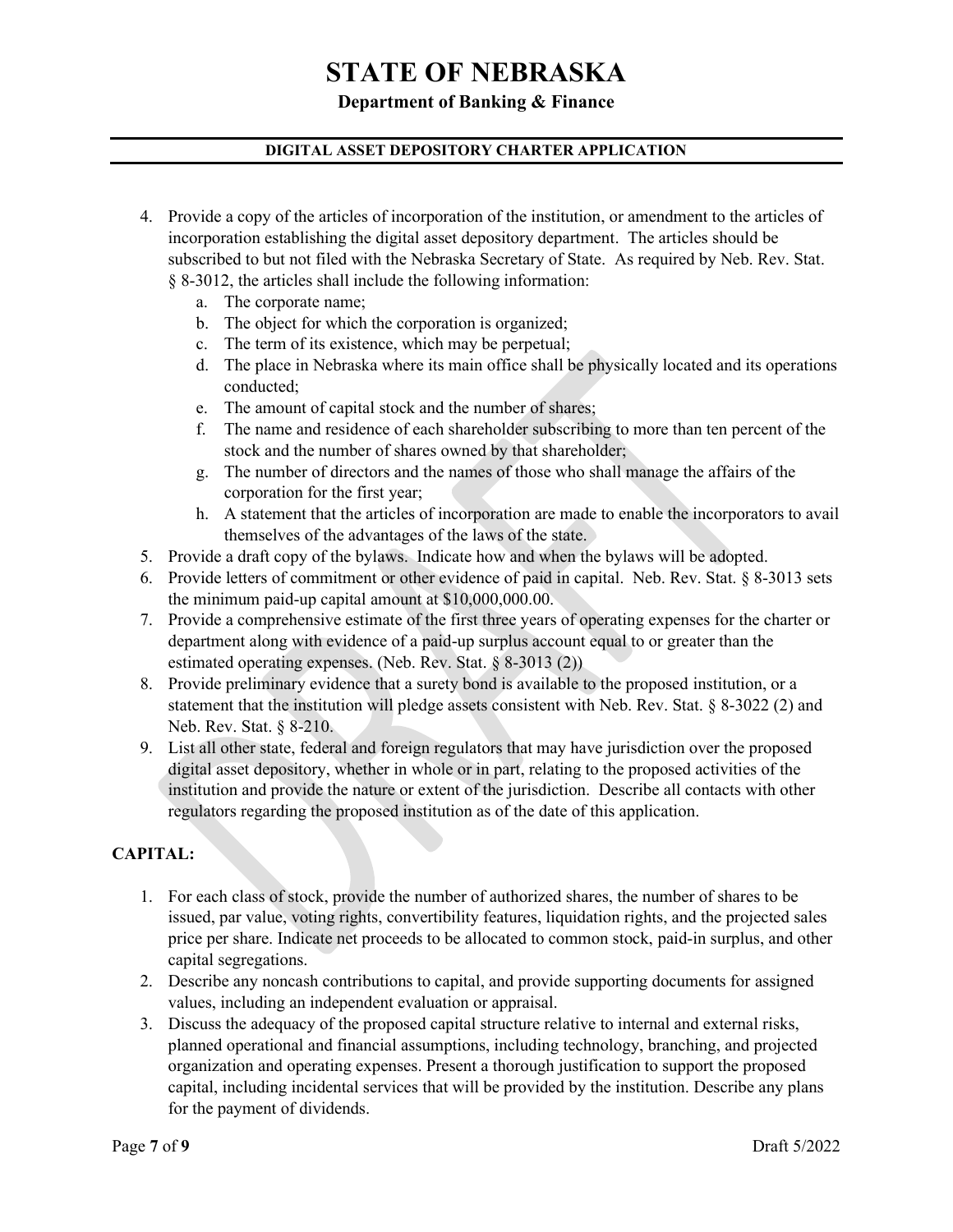## **Department of Banking & Finance**

## **DIGITAL ASSET DEPOSITORY CHARTER APPLICATION**

- 4. List all known subscribers to stock. For incorporators, directors, ten (10%) percent shareholders, executive officers, and other insiders, include the number of shares and anticipated investment and the amount of direct and indirect borrowings to finance the investment. Discuss debt servicing.
- 5. List recipients and amounts of any fees, commissions, or other considerations in connection with the sale of stock.
- 6. Indicate whether the institution plans to file for S corporation tax status.
- 7. Information relating to all prospective investors in the proposed institution who are not United States citizens, including the name of the natural person making an investment, date of birth, nationality, and the mailing and physical address of the primary residence of the natural person.

#### **INFRASTRUCTURE:**

- 1. Provide a physical description of the permanent premises of the institution. Indicate the level and type of property insurance to be carried.
- 2. If the permanent premises are to be purchased, provide the name of seller, purchase price, cost and description of necessary repairs and alterations, and annual depreciation. If the premises are to be constructed, provide the name of the seller, the cost of the land, and the construction costs. Indicate the percentage of the building that will be occupied by the institution. Provide a copy of the appraisal.
- 3. If the permanent premises are to be leased, provide the name of owner, terms of the lease, cost and description of leasehold improvements. Provide a copy of the proposed lease when available.
- 4. If temporary quarters are planned, describe the interim facility, length of use, lease terms, and other associated commitments and costs.
- 5. State whether proposed premises and fixed asset expenditures conform to applicable legal limitations.
- 6. Outline the physical security program of the institution.
- 7. Discuss any significant effect the proposal will have on the quality of the human environment. Include in the discussion changes in air and/or water quality, noise levels, energy consumption, congestion of population, solid waste disposal, or environmental integrity of private land.
- 8. Describe any plan to establish branches or relocate the main office within the first three years. Any acquisition or operating expenses must be reflected in the financial projections.

#### **INFORMATION SYSTEMS:**

- 1. Outline the proposed or existing information systems architecture. The information should describe how:
	- a. the information system will work within existing technology;
	- b. the information system is suitable to the type of business in which the institution will engage;
	- c. the security hardware, software, and procedures will be sufficient to protect the institution from unauthorized tampering or access; and
	- d. whether the organizers and directors will allocate sufficient resources to the entire technology plan.